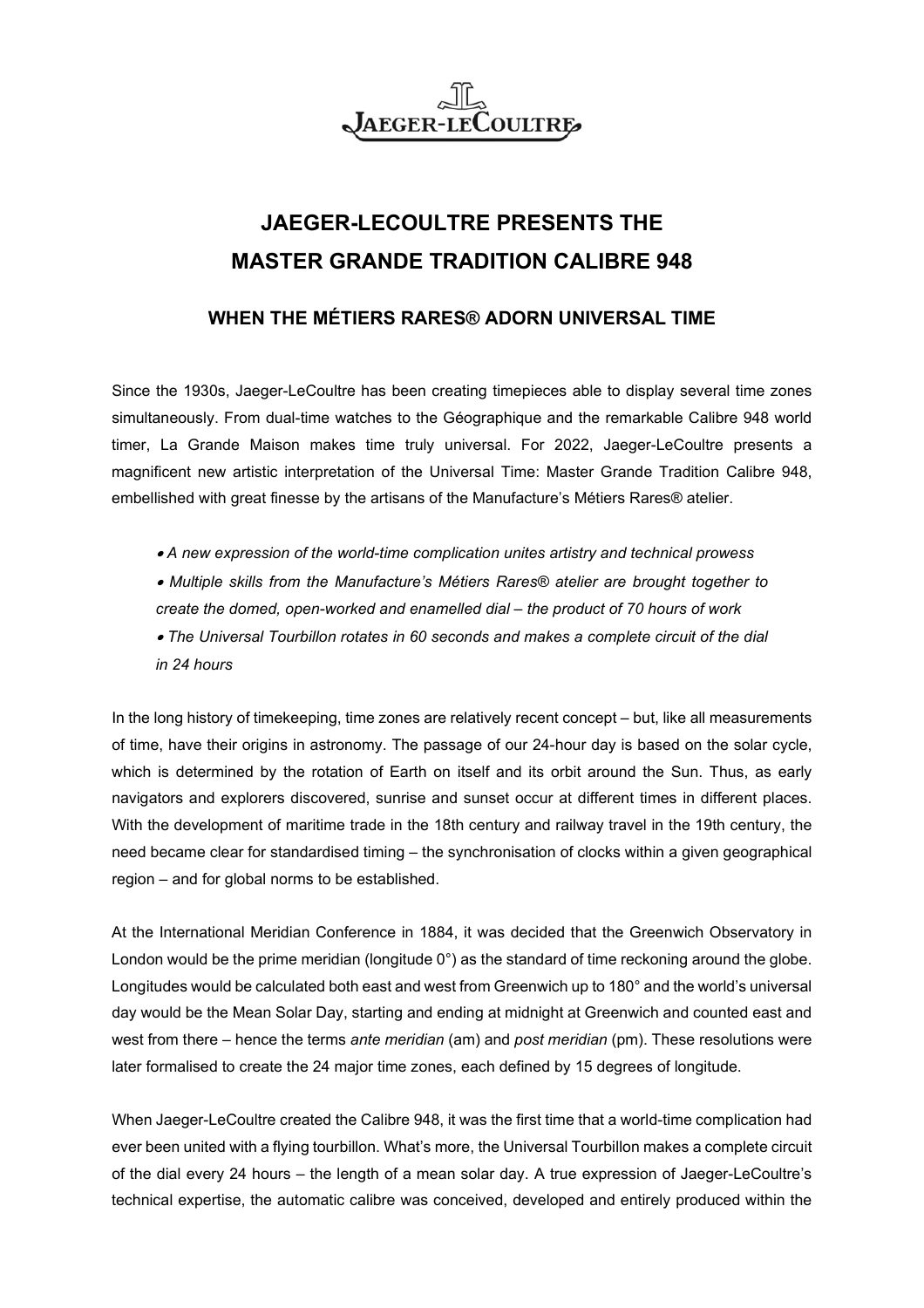Manufacture. The splendid new aesthetic expression of the world-time complication showcases La Grande Maison's artistic creativity and mastery of the decorative crafts alongside its technical prowess.

 $\sqrt{10}$ 

## **A World of Time on the Dial**

In a subtle allusion to the depth and complexity of time measurement, the dial is made of several parts. At its centre, in keeping with world-timer tradition, is a map of the world as seen from the North Pole. However, unlike the traditional flattened image, this map floats above the dial bed on a domed skeleton formed by the longitudes and latitudes of the Northern Hemisphere. Created by the master artisans of the Manufacture's Métiers Rares® (Rare Handcrafts™) atelier, the outline of the continents is cut from a sheet of white gold and decorated with champlevé enamel.

Champlevé – which translates literally as 'raised field' – is a noble and ancient enamelling technique that was first practiced almost 2,500 years ago. With great skill, the artisan must first carve out a depression in the raw metal, conforming exactly to the outline of the desired image – in this case, the shapes of the continents seen from the North Pole. This hollow area is then filled with multiple layers of enamel – fired at very high temperatures after each layer – until it is flush with the original surface. On the completed enamel surfaces, miniature-painted details of the continents' major landscape features have been painstakingly added, enhancing the work with even greater intrigue and refinement.

For the new Master Grande Tradition Calibre 948, the enamelling of a single dome requires 55 hours of work. Measuring just 25.5mm in diameter, each dial is a remarkable work of art in miniature, requiring almost 70 hours of meticulous work altogether.

Beneath the dome, representing the oceans, the dial bed is a disc of vivid blue translucent lacquer applied over a wavy guilloché pattern that suggests the movement of the sea and the lunar influence on its tides. In circular aperture to one side of the map, the flying tourbillon appears to float weightlessly above the blue oceans, spinning in 60 seconds.

As on all classical world timers, each time zone is represented by the name of a city, arranged in a ring around the central dial. Set outside the city ring are two concentric fixed rings: a 24-hour indicator with applied numerals and rectangular indexes, and a minute track laser-engraved on a ring of blue lacquer that matches the blue oceans. Mimicking the rotation of Earth on its axis, the domed Earth map – together with the Universal Tourbillon and city ring – makes a complete 360-degree revolution in 24 hours, always indicating the right time in each city.

The Master Grande Tradition Calibre 948 is very simple to read: the hour marked on the ring adjacent to the city name is the time in that city's zone. It is equally simple to operate: the time is set with the crown, which synchronises all of the time zones around the world. On arrival at a new destination, local time is set by the same crown, which moves only the hour hand, in one-hour jumps forwards or backwards, allowing the minutes and seconds to continue running accurately.